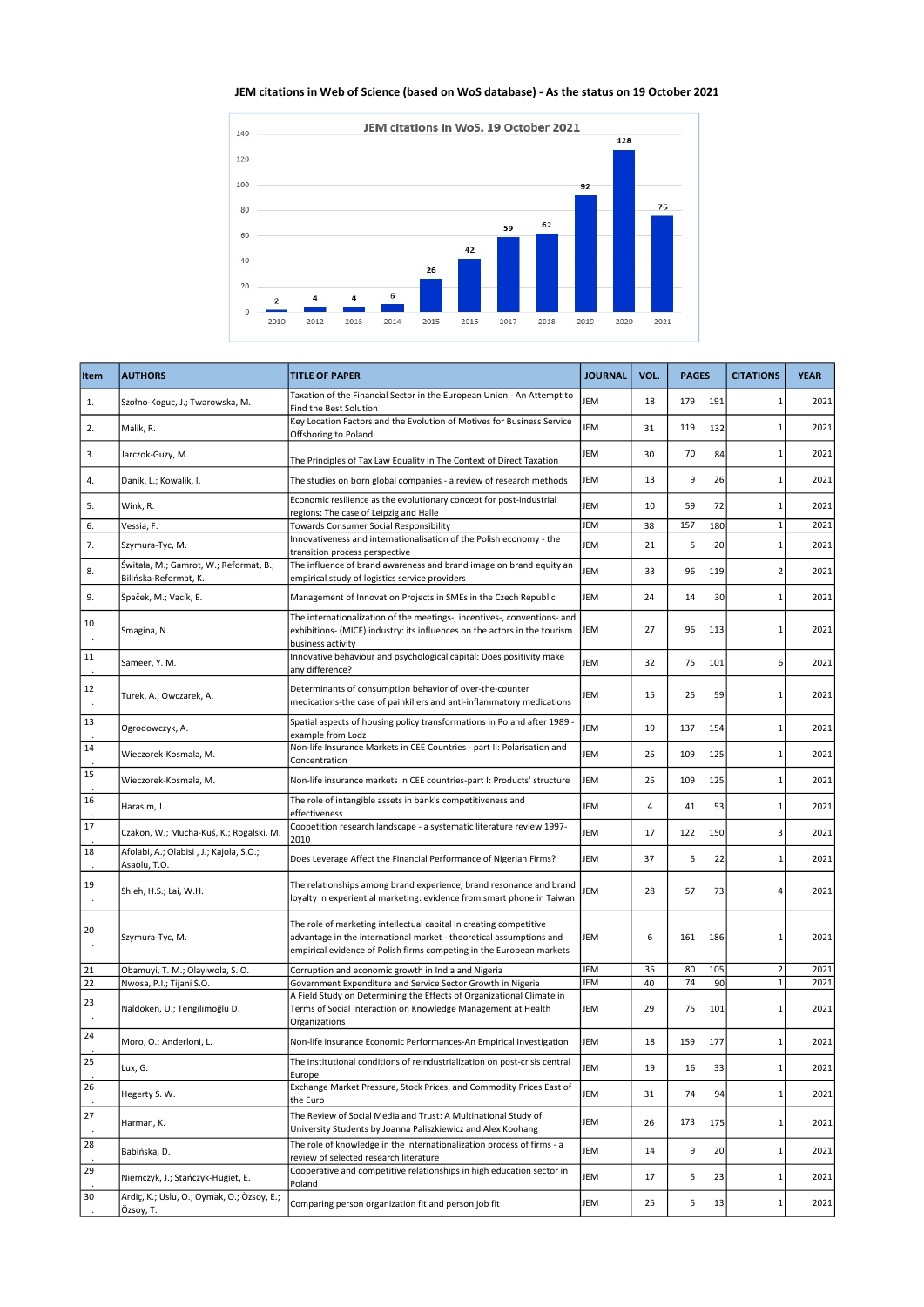| 31            | Drobniak, A.; Skowroński, M; Goczoł, L.;                              | The Urban Economic Resilience in Post-Industrial City - the Case of                                                                                                        | JEM        | 10       | 87        | 104        | $\mathbf{1}$                 | 2021         |
|---------------|-----------------------------------------------------------------------|----------------------------------------------------------------------------------------------------------------------------------------------------------------------------|------------|----------|-----------|------------|------------------------------|--------------|
| 32            | Kolka, M.<br>Tosun, N.; Ulusoy, H.                                    | Katowice and Bytom<br>The relationship of organizational commitment, job satisfaction and                                                                                  | JEM        | 28       | 90        | 111        | $\overline{2}$               | 2021         |
| 33            |                                                                       | burnout on physicians and nurses?<br>Housing Conditions and the Use of Alternative Energy Sources in                                                                       |            |          |           |            |                              |              |
|               | Zalega, T.                                                            | Households of Senior Citizens in Poland                                                                                                                                    | JEM        | 29       | 139       | 160        | $\mathbf{1}$                 | 2021         |
| 34<br>35      | Szunke, A.<br>Stelmaszczyk, M.                                        | The role of financialization in banking sector instability<br>Relationship between individual and organizational learning: Mediating                                       | JEM<br>JEM | 16<br>26 | 97<br>107 | 111<br>127 | $\mathbf{1}$<br>$\mathbf{1}$ | 2021<br>2021 |
|               | Raczkowski, K.                                                        | role of team learning<br>Measuring the tax gap in the European economy                                                                                                     | JEM        | 21       | 58        | 72         | $1\,$                        | 2021         |
| 36<br>37      |                                                                       | Perceived risk in purchasing decisions of the Polish consumers. Model-                                                                                                     | JEM        | 8        | 37        | 52         | $\mathbf{1}$                 | 2021         |
|               | Maciejewski, G.                                                       | based approach                                                                                                                                                             |            |          |           |            |                              |              |
| 38<br>39      | Baron, M.                                                             | Do we need smart cities for resilience<br>Corporate Entrepreneurship and International Performance of Nigerian                                                             | JEM        | 10       | 32        | 46         | 5                            | 2021         |
|               | Abosede, J.A.; Eze, B.U.; Fayose, J.                                  | <b>Banks</b>                                                                                                                                                               | JEM        | 32       | 5         | 17         | $\overline{2}$               | 2021         |
| 40<br>41      | Onisanwa, I.D.; Adaji, M.O.<br>Grzegorczyk, T.; Głowiński, R.         | Electricity Consumption and its Determinants in Nigeria<br>Patent management strategies: A review                                                                          | JEM<br>JEM | 41<br>40 | 87<br>36  | 104<br>51  | $\mathbf{1}$<br>$\mathbf{1}$ | 2021<br>2021 |
| 42            | Szmelter-Jarosz, A.                                                   | Mobility choices of the generation Y in Poland                                                                                                                             | JEM        | 36       | 84        | 104        | $\mathbf 1$                  | 2021         |
| 43            | Tarabasz, A.; Poddar, G.                                              | Factors influencing adoption of wearable devices in Dubai                                                                                                                  | JEM        | 36       | 123       | 143        | $\mathbf 1$                  | 2021         |
| 44            | Tatarczak, A.                                                         | Profit allocation problems for fourth party logistics supply chain                                                                                                         | JEM        | 33       | 120       | 135        | $\overline{2}$               | 2021         |
| 45            | Czakon, W.                                                            | coalition based on game theory approach<br>Relational capability of organizations: theoretical advances                                                                    | JEM        | 5        | 47        | 65         | $\overline{2}$               | 2021         |
| 46            | Drobniak, A.                                                          | The urban resilience - economic perspective                                                                                                                                | JEM        | 10       | 5         | 20         | 4                            | 2021         |
| 47            | Wach, K.; Wojciechowski, L.                                           | Inward FDI and entrepreneurship rate: Empirical evidence on selected                                                                                                       | JEM        | 24       | 42        | 53         | 3                            | 2021         |
|               |                                                                       | effects of FDI in Visegrad countries<br>Simultaneous use of the financial literacy level and the financial                                                                 |            |          |           |            |                              |              |
| 48<br>$\cdot$ | Fraczek, B.; Hintošová, A.; Bačová, M.;<br>Siviček, T.                | inclusion degree as a result of financial education efficiency in visegrad<br>group countries                                                                              | JEM        | 27       | 5         | 25         | $\mathbf{1}$                 | 2021         |
| 49<br>٠.      | Bello, O.B.; Adeoye, A.O.                                             | Organizational learning, organizational innovation and organizational<br>performance: empirical evidence among selected manufacturing                                      | JEM        | 33       | 25        | 38         | 3                            | 2021         |
| 50            |                                                                       | companies in Lagos metropolis, Nigeria<br>Exploring Entrepreneurial Attitudes of Students in Poland: an                                                                    | JEM        | 30       | 141       | 162        | $\mathbf{1}$                 | 2020         |
|               | Sołek-Borowska, C.; Laskowska-Chudy, K.                               | Interregional Comparison                                                                                                                                                   |            |          |           |            |                              |              |
| 51<br>$\cdot$ | Gorynia, M.; Nowak, J.; Trąpczyński, P.;<br>Wolniak, R.               | The Determinants of Location Choice in the Internationanalization<br>Process of Polish Companies: a Qualitative Study                                                      | JEM        | 14       | 61        | 75         | 1                            | 2020         |
| 52            | Sobol, A.                                                             | Governance and Citizens' Engagement in Terms of Local Sustainable<br>Development                                                                                           | JEM        | 19       | 63        | 77         | $\mathbf{1}$                 | 2020         |
| 53            | Tarabasz, A.; Poddar, G.                                              | Factors influencing adoption of wearable devices in Dubai                                                                                                                  | JEM        | 36       | 123       | 143        | $\mathbf{1}$                 | 2020         |
| 54            | Żelazny, R.                                                           | Information society and knowledge economy-Essence and key                                                                                                                  | JEM        | 20       | 5         | 22         | $\mathbf{1}$                 | 2020         |
|               |                                                                       | relationships                                                                                                                                                              |            |          |           |            |                              |              |
| 55            | Ostoj, I.                                                             | Labor Market Efficiency as One of the Pillars of the Global<br>Competitiveness of an Economy - Conclusions for the Labor Market<br>Regimes of the EU Countries             | JEM        | 20       | 80        | 91         | $\mathbf{1}$                 | 2020         |
| 56            | Grybś, M.                                                             | Creating New Trends in International Marketing Communication                                                                                                               | JEM        | 15       | 155       | 173        | $\mathbf{1}$                 | 2020         |
| 57            | Niemczyk, J.; Stańczyk-Hugiet, E.                                     | Cooperative and competitive relationships in high education sector in                                                                                                      | JEM        | 17       | 5         | 23         | 3                            | 2020         |
| -58           | Lisiecka, K.; Papaj, T.                                               | Poland<br>Good governance in the Polish public administration                                                                                                              | JEM        | 4        | 87        | 97         | $\mathbf{1}$                 | 2020         |
| 59            |                                                                       | Leaching functions from the outer metropolitan zones (trade, services)-                                                                                                    |            |          |           |            |                              |              |
|               | Heffner, K.; Twardzik, M.                                             | increasing peripherality of small towns and rural areas                                                                                                                    | JEM        | 19       | 194       | 209        | $\mathbf{1}$                 | 2020         |
| 60            |                                                                       | The Impact of Exchange Rate Volatility on the Nigerian Economic                                                                                                            | JEM        | 37       | 45        | 68         | 1                            | 2020         |
| 61            | Ehikioya, B.I.<br>Szunke, A.                                          | Growth: An Empirical Investigation<br>The role of financialization in banking sector instability                                                                           | JEM        | 16       | 97        | 111        | $\mathbf 1$                  | 2020         |
| 62            | Wiechoczek, J.                                                        | Creating value for customer in business networks of high-tech goods                                                                                                        | JEM        | 23       | 76        | 90         | $\mathbf{1}$                 | 2020         |
|               |                                                                       | manufacturers                                                                                                                                                              |            |          |           |            |                              |              |
| 63<br>64      | Grzegorczyk, T.; Głowiński, R.                                        | Patent management strategies: A review<br>The statistical picture of population aging in towns of Wielkopolskie                                                            | JEM        | 40       | 36        | 51         | $\mathbf 2$                  | 2020         |
|               | Klimanek, T.; Filas-Przybył, S.                                       | Province: TERYT and DE-GURBA perspectives                                                                                                                                  | JEM        | 39       | 41        | 61         | $\overline{2}$               | 2020         |
| 65<br>$\cdot$ | Pyka, R.                                                              | Minimizing the side effects of the metropolization as a condition for<br>maintenance of transition and resilience in post-industrial<br>agglomerations                     | JEM        | 10       | 121       | 136        | $\mathbf{1}$                 | 2020         |
| 66            | Sliż, P.                                                              | Concept of the organization process maturity assessment                                                                                                                    | JEM        | 33       | 80        | 95         | $1\,$                        | 2020         |
| 67            | Ade'Soyemi, K.A.; Olowofela, O.E.;                                    | Financial inclusion and sustainable development in Nigeria                                                                                                                 | JEM        | 39       | 105       | 131        | $\mathbf{1}$                 | 2020         |
| 68            | Yunusa, L.A<br>Tosun, N.; Ulusoy, H.                                  | The relationship of organizational commitment, job satisfaction and                                                                                                        | JEM        | 28       | 90        | 111        | 3                            | 2020         |
| 69            | Żabiński, L.                                                          | burnout on physicians and nurses?<br>Development or regress of the systems products' sphere against the<br>megatrends' background of the second decade of the twenty-first | JEM        | 22       | 121       | 131        | $\mathbf{1}$                 | 2020         |
| 70            | Niestrój, K.                                                          | century-reflections, attempts at assessment<br>The Conformity Assessment of Lead Logistics Provider and Third Party                                                        | JEM        | 12       | 61        | 74         | $\mathbf{1}$                 | 2020         |
| $\cdot$<br>71 |                                                                       | Logistics Preferences Using Analytic Hierarchy Process Method (AHP)<br>The effect of microfinance on income inequality: perspective of                                     |            |          |           |            |                              |              |
|               | Israa Ali, M.A.; Hebatallah, G.                                       | developing countries                                                                                                                                                       | JEM        | 35       | 40        | 62         | $\mathbf{1}$                 | 2020         |
| 72            | Amassoma, D.; Sunday, K.; Onyedikachi,<br>Е.                          | The influence of money supply on inflation in Nigeria                                                                                                                      | JEM        | 31       | 5         | 23         | $1\,$                        | 2020         |
| 73            | Baron, M.                                                             | Do we need smart cities for resilience                                                                                                                                     | JEM        | 10       | 32        | 46         | 3                            | 2020         |
| 74            | Adelowokan, O. A.; Maku, O. E.;                                       | Unemployment, poverty and economic growth in Nigeria                                                                                                                       | JEM        | 35       | 5         | 17         | $\mathbf 2$                  | 2020         |
| 75            | Babasanya, A. O.; Adesoye, A. B.<br>Latusek-Jurczak, D.; Prystupa, K. | Collaboration and trust-building in open innovation community                                                                                                              | JEM        | 17       | 48        | 62         | $\mathbf{1}$                 | 2020         |
| 76            | Ardiç, K.; Uslu, O.; Oymak, O.; Özsoy, E.;                            |                                                                                                                                                                            |            |          |           |            |                              |              |
|               | Özsoy, T.                                                             | Comparing person organization fit and person job fit                                                                                                                       | JEM        | 25       | 5         | 13         | $\mathbf{1}$                 | 2020         |
| 77            | Asmar, M.                                                             | Effects of bank-specific factors on the net interest margin of working<br>banks in Palestine                                                                               | JEM        | 33       | 5         | 24         | $\mathbf{1}$                 | 2020         |
|               |                                                                       |                                                                                                                                                                            |            |          |           |            |                              |              |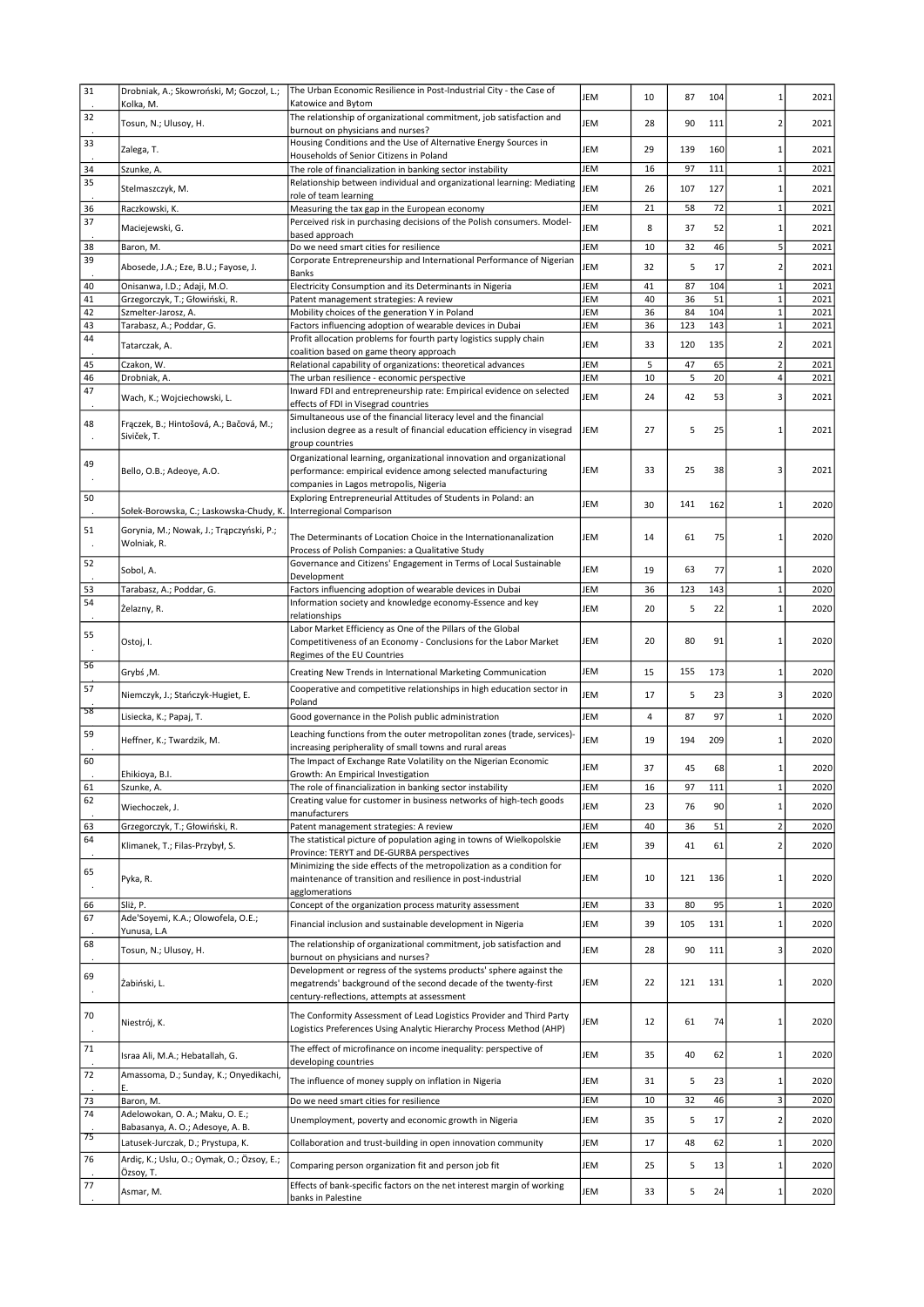| 78             | Reformat, B.                                                         | Information and communication technologies as a source of marketing                                                                  | JEM | 23 | 45  | 53  | $\mathbf{1}$   | 2020 |
|----------------|----------------------------------------------------------------------|--------------------------------------------------------------------------------------------------------------------------------------|-----|----|-----|-----|----------------|------|
| 79             | Czakon, W.                                                           | innovations in retail-trends<br>Relational capability of organizations: theoretical advances                                         | JEM | 5  | 47  | 65  | $\overline{2}$ | 2020 |
| 80             |                                                                      | Motives and barriers in the field of cooperation between corporations.                                                               |     |    |     |     |                |      |
|                | Danik, L.; Lewandowska, M. S.                                        | Research outcomes based on the Polish engineering industry                                                                           | JEM | 14 | 21  | 34  | $\overline{2}$ | 2020 |
| 81             |                                                                      | The studies on born global companies - a review of research methods                                                                  | JEM |    | 9   | 26  | $\overline{2}$ | 2020 |
|                | Danik, L.; Kowalik, I.                                               |                                                                                                                                      |     | 13 |     |     |                |      |
| 82             | Fraczek, B.                                                          | Main purposes and challenges in the financial education of financial<br>consumers in the world                                       | JEM | 16 | 27  | 43  | $\mathbf{1}$   | 2020 |
| 83             | Grimal, L.; Guerlain, P.                                             | Mass customization in apparel industry - implication of consumer as co-                                                              | JEM | 15 | 105 | 121 | $\mathbf{1}$   | 2020 |
| 84             | Isimoya, O.A.; Olajide, O.T.; Onafalujo,                             | creator<br>Performance related pay and organizational commitment - evidence                                                          |     |    |     |     |                |      |
|                | A.K.                                                                 | from Nigeria                                                                                                                         | JEM | 34 | 58  | 80  | $\mathbf{1}$   | 2020 |
| 85             | Maciejewski, G.                                                      | Perceived risk in purchasing decisions of the Polish consumers. Model-<br>based approach                                             | JEM | 8  | 37  | 52  | 3              | 2020 |
| 86             | Moro, O.; Anderloni, L.                                              | Non-life insurance Economic Performances-An Empirical Investigation                                                                  | JEM | 18 | 159 | 177 | $\mathbf{1}$   | 2020 |
| 87             | Obamuyi, T. M.; Olayiwola, S. O.                                     | Corruption and economic growth in India and Nigeria                                                                                  | JEM | 35 | 80  | 105 | $\mathbf{1}$   | 2020 |
| 88             | Raczkowski, K.                                                       | Measuring the tax gap in the European economy                                                                                        | JEM | 21 | 58  | 72  | 3              | 2020 |
| 89             | Sankowska, A.                                                        | Trust, knowledge creation and mediating effects of knowledge transfer                                                                | JEM | 23 | 33  | 44  | $\mathbf{1}$   | 2020 |
| 90             |                                                                      | processes<br>Does coopetition strategy improve market performance? An empirical                                                      |     |    |     |     |                |      |
|                | Sanou, F. H.; Le Roy, F.                                             | study in mobile phone industry                                                                                                       | JEM | 17 | 63  | 94  | 3              | 2020 |
| 91             | Turner, J.; Hughes, G.; Maher, M.                                    | The economics of complexity: complexity in the allocation of<br>governmental authority for pensions                                  | JEM | 21 | 21  | 34  | $\mathbf{1}$   | 2020 |
| 92             | Zalega, T.                                                           | Collaborative consumption in consumer behavior of Polish young                                                                       | JEM | 33 | 136 | 163 | 3              | 2020 |
| 93             |                                                                      | people<br>Coopetition research landscape - a systematic literature review 1997-                                                      |     |    |     |     |                |      |
|                | Czakon, W.; Mucha-Kuś, K.; Rogalski, M.                              | 2010                                                                                                                                 | JEM | 17 | 122 | 150 | 14             | 2020 |
| 94             | Drobniak, A.                                                         | The urban resilience - economic perspective                                                                                          | JEM | 10 | 5   | 20  | $\overline{2}$ | 2020 |
| 95             | Abosed, J.A.; Fayose, J.; Eze, B.U.                                  | Corporate entrepreneurship and international performance of Nigerian<br>banks                                                        | JEM | 32 | 5   | 17  | $\overline{2}$ | 2020 |
| 96             | Gwelo Abubakari S.                                                   | Multinomial modelling of customer satisfaction in the education sector                                                               | JEM | 35 | 63  | 78  | $\mathbf{1}$   | 2020 |
| 97             |                                                                      | Family enterprises in Polish consumers' mindset in the light of                                                                      |     |    |     |     |                |      |
|                | Bednarz, J.; Nikodemska-Wołowik, A. M.                               | international tendencies                                                                                                             | JEM | 29 | 5   | 22  | $\mathbf{1}$   | 2020 |
| 98             | Dyduch, W.                                                           | Corporate entrepreneurship measurement for improving organizational                                                                  | JEM | 4  | 15  | 40  | $\mathbf{1}$   | 2020 |
| 99             |                                                                      | performance<br>Analysis of budget deficits and macroeconomic fundamentals: a VAR-                                                    |     |    |     |     |                |      |
|                | Epaphra, M.                                                          | VECM approach                                                                                                                        | JEM | 30 | 20  | 57  | $\mathbf{1}$   | 2020 |
| 10<br>0.       | Gnat, S.                                                             | Measurement of entropy in the assessment of homogeneity of areas<br>valued with the Szczecin algorithm of real estate mass appraisal | JEM | 38 | 89  | 106 | $\mathbf{1}$   | 2020 |
| 10<br>1.       | Kastrati, A.; Adnett, N.; Toçi, V.                                   | The relationship between the output gap and excess liquidity: evidence<br>from Czech Republic, Estonia and Kosovo                    | JEM | 31 | 95  | 118 | $\mathbf{1}$   | 2020 |
| 10             |                                                                      | Role of Individual Customers in Development of Banking Products in the                                                               |     |    |     |     |                |      |
| 2.             | Kieżel, M.                                                           | Context of Open Inovation Concept and Demand Approach to<br>Innovations                                                              | JEM | 22 | 96  | 106 | 1              | 2020 |
| 10             |                                                                      | Internationalization, concentration and structural changes of retail in                                                              |     |    |     |     |                |      |
| 3.             | Komor, M.; Pacut, M.                                                 | new Central and Eastern European member states of the EU                                                                             | JEM | 6  | 69  | 92  | 1              | 2020 |
| 10             |                                                                      | The institutional conditions of reindustrialization on post-crisis central                                                           | JEM | 19 |     | 33  | 3              | 2020 |
| 4.             | Lux, G.                                                              | Europe                                                                                                                               |     |    | 16  |     |                |      |
| 10<br>5.       | Makananisa, M.P.; Erero, J.L.                                        | Predicting South African personal income tax - Using Holt-Winters and<br>SARIMA                                                      | JEM | 31 | 24  | 49  | $\mathbf{1}$   | 2020 |
| 10             | Worimegbe, P. M.; Abosede, J. A.;                                    | Efficiency, customers' satisfaction and deposit money banks'                                                                         | JEM | 31 | 133 | 148 | $\mathbf{1}$   | 2020 |
| 6.<br>10       | Worimegbe, T. M.                                                     | performance in Nigeria<br>Smart growth as a challenge for Poland in the light of the Europe 2020                                     |     |    |     |     |                |      |
| 7.             | Mazur-Wierzbicka, E.                                                 | strategy                                                                                                                             | JEM | 37 | 87  | 106 | $\mathbf{1}$   | 2020 |
| 10<br>8.       | Oseni, I. O.; Akinbode, S. O.; Babalola, D.<br>A.; Adegboyega, S. B. | Government spending and school enrolment in sub-Saharan Africa: A<br>system GMM approach                                             | JEM | 40 | 91  | 108 | $\mathbf{1}$   | 2020 |
| 10             | Oseni, I. O.; Adekunle, I. A.; Alabi, M. O.                          | Exchange rate volatility and industrial output growth in Nigeria                                                                     | JEM | 38 | 129 | 156 | 3              | 2020 |
| 9.<br>11       |                                                                      |                                                                                                                                      | JEM | 20 | 38  |     | 3              |      |
| $\frac{0}{11}$ | Pietrucha, J.                                                        | Exchange rate regime and external adjustment in CEE countries                                                                        |     |    |     | 52  |                | 2020 |
| $\mathbf{1}$   | Polko, A.                                                            | Models of participatory budgeting - the case study of Polish city                                                                    | JEM | 19 | 34  | 44  | 3              | 2020 |
| 11<br>2.       | Sameer, Y. M.                                                        | Innovative behaviour and psychological capital: Does positivity make<br>any difference?                                              | JEM | 32 | 75  | 101 | 5              | 2020 |
| 11             |                                                                      | The relationships among brand experience, brand resonance and brand                                                                  |     |    |     |     |                |      |
| 3.             | Shieh, H.S.; Lai, W.H.                                               | loyalty in experiential marketing: evidence from smart phone in Taiwan                                                               | JEM | 28 | 57  | 73  | $\overline{2}$ | 2020 |
|                |                                                                      | The internationalization of the meetings-, incentives-, conventions- and                                                             |     |    |     |     |                |      |
| 11<br>4.       | Smagina, N.                                                          | exhibitions- (MICE) industry: its influences on the actors in the tourism                                                            | JEM | 27 | 96  | 113 | $\mathbf{1}$   | 2020 |
| 11             |                                                                      | business activity<br>Relationship between individual and organizational learning: Mediating                                          |     |    |     |     |                |      |
| 5.             | Stelmaszczyk, M.                                                     | role of team learning                                                                                                                | JEM | 26 | 107 | 127 | $\overline{2}$ | 2020 |
| 11<br>6.       | Sucháček, J.                                                         | On the emergence of resilience and adaptability: An evolutionary<br>perspective                                                      | JEM | 10 | 21  | 30  | $\mathbf{1}$   | 2020 |
| 11             | Świtała, M.; Gamrot, W.; Reformat, B.;                               | The influence of brand awareness and brand image on brand equity an                                                                  | JEM | 33 | 96  | 119 | 3              | 2020 |
| 7.<br>$11\,$   | Bilińska-Reformat, K.                                                | empirical study of logistics service providers<br>Innovativeness and internationalisation of the Polish economy - the                |     |    |     |     |                |      |
| 8.             | Szymura-Tyc, M.                                                      | transition process perspective                                                                                                       | JEM | 21 | 5   | 20  | $\mathbf{1}$   | 2020 |
| $11\,$         | Trzuskawska-Grzesińska, A.                                           | Control towers in supply chain management: past and future                                                                           | JEM | 27 | 114 | 133 | $\mathbf{1}$   | 2020 |
| 12<br>0.       | Tusińska, M                                                          | The fundamentals of innovativeness - a comparative analysis of<br>European Union countries                                           | JEM | 20 | 23  | 37  | $\mathbf{1}$   | 2020 |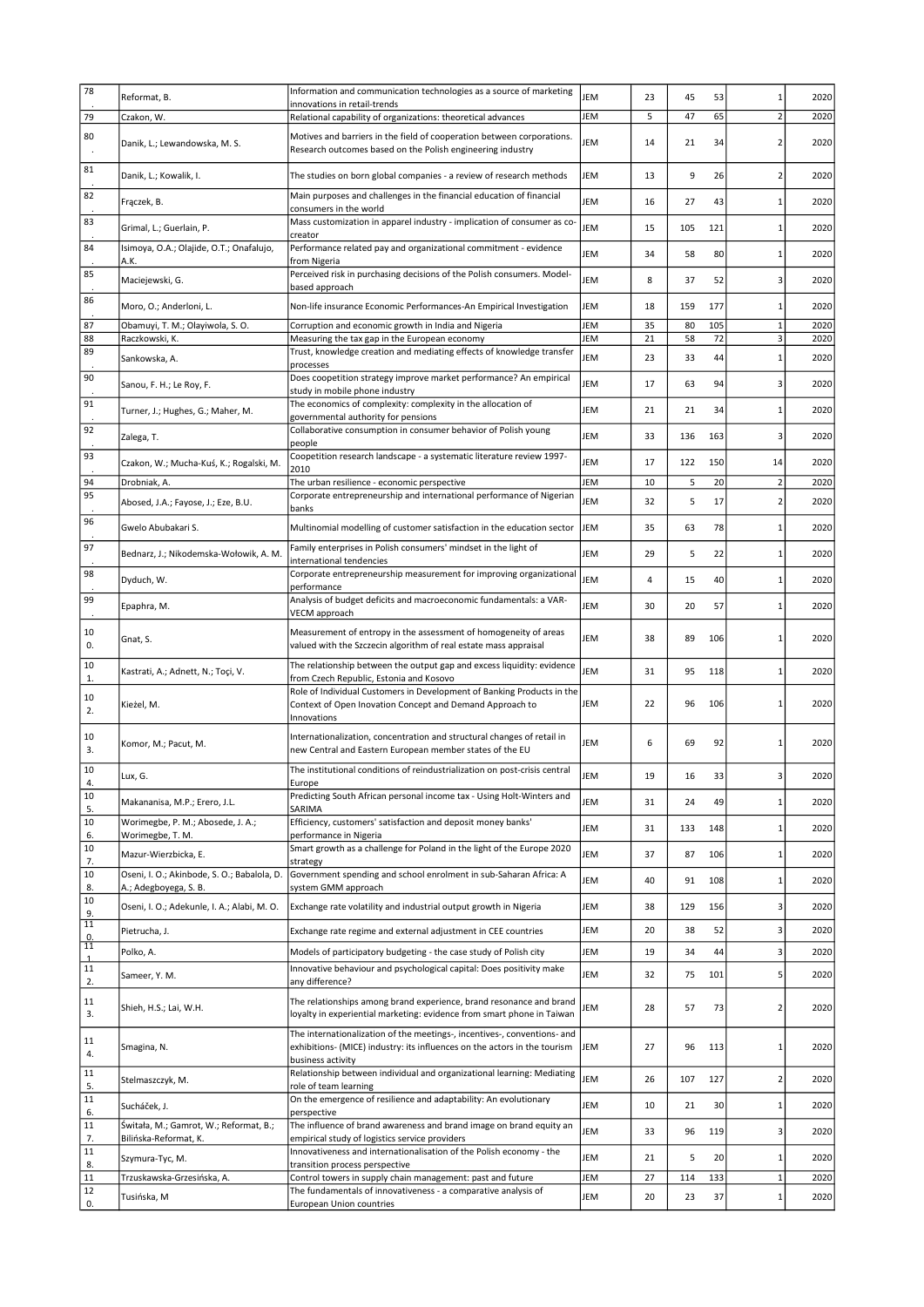| 12<br>$\mathbf{1}$ . | Wach, K.; Wojciechowski, L.                                  | Inward FDI and entrepreneurship rate: Empirical evidence on selected<br>effects of FDI in Visegrad countries                                                                    | JEM        | 24       | 42       | 53       |                         | 2020         |
|----------------------|--------------------------------------------------------------|---------------------------------------------------------------------------------------------------------------------------------------------------------------------------------|------------|----------|----------|----------|-------------------------|--------------|
| 12<br>2.             | Wieczorek-Kosmala, M.                                        | Non-life insurance markets in CEE countries-part I: Products' structure                                                                                                         | JEM        | 25       | 109      | 125      | 2                       | 2020         |
| 12<br>3.             | Wieczorek-Kosmala, M.; Doś, A.; Błach,<br>J.; Gorczyńska, M. | Working capital management and liquidity reserves: The context of risk<br>retention                                                                                             | JEM        | 23       | 5        | 20       | 1                       | 2020         |
| 12<br>4.             | Żyminkowska, K.; Żyminkowski, T.;<br>Błaszczyk, R.           | Effects of customer engagement behavior                                                                                                                                         | JEM        | 28       | 133      | 154      |                         | 2020         |
| 12<br>5.             | Bello, O.B.; Adeoye, A.O.                                    | Organizational learning, organizational innovation and organizational<br>performance: empirical evidence among selected manufacturing<br>companies in Lagos metropolis, Nigeria | JEM        | 33       | 25       | 38       | 1                       | 2020         |
| 12<br>6.             | Sanou, F. H.; Le Roy, F.                                     | Does coopetition strategy improve market performance? An empirical<br>study in mobile phone industry                                                                            | JEM        | 17       | 63       | 94       | 3                       | 2019         |
| 12<br>7.             | Lux, G.                                                      | The institutional conditions of reindustrialization on post-crisis central<br>Europe                                                                                            | JEM        | 19       | 16       | 33       |                         | 2019         |
| 12<br>8.             | Awdziej, M.; Tkaczyk, J.; Włodarek, D.                       | Are elderly consumer more ethnocentric? Attitudes towards Polish and<br>foreign' food products                                                                                  | JEM        | 23       | 91       | 107      | 3                       | 2019         |
| 12<br>9.             | Grochal-Brejdak, M.; Szymura-Tyc, M.                         | Internationalization process of e- commerce enterprises- prerequisites,<br>barriers and basic modes                                                                             | JEM        | 13       | 39       | 55       | 1                       | 2019         |
| 13<br>0.             | Turek, A.; Owczarek, A.                                      | Determinants of consumption behavior of over-the-counter<br>medications-the case of painkillers and anti-inflammatory medications                                               | JEM        | 15       | 25       | 59       | 1                       | 2019         |
| 13<br>$\mathbf{1}$ . | Zelazny, R.                                                  | Information society and knowledge economy-Essence and key<br>relationships                                                                                                      | JEM        | 20       | 5        | 22       | 3                       | 2019         |
| 13                   | Sliż, P.                                                     | Concept of the organization process maturity assessment                                                                                                                         | JEM        | 33       | 80       | 95       | $\mathbf{1}$            | 2019         |
| 13                   | Szmelter-Jarosz, A.                                          | Mobility choices of the Generation Y in Poland                                                                                                                                  | JEM        | 36       | 84       | 104      | $\mathbf{1}$            | 2019         |
| 13<br>4.             | Johann, M.; Panchapakesan, P.                                | The comparative analysis of senior and non-senior package holiday<br>travelers' tourism product preferences                                                                     | JEM        | 22       | 132      | 141      |                         | 2019         |
| 13<br>5.             | Overboom, M.; Small, J.; Naus, F.; Haan<br>de, J.            | Applying lean principles to achieve continuous flow in 3PLs outbound<br>processes                                                                                               | JEM        | 11       | 65       | 79       | 1                       | 2019         |
| 13                   | Baron, M.                                                    | Do we need smart cities for resilience                                                                                                                                          | JEM        | 10       | 32       | 46       | 4                       | 2019         |
| 13                   | Anderloni, L.; Tanda, A.                                     | The determinants of leverage: A companies analysis                                                                                                                              | JEM        | 18       | 195      | 208      | $\mathbf{1}$            | 2019         |
| 13<br>8.             | Tatarczak, A.                                                | Profit allocation problems for fourth party logistics supply chain<br>coalition based on game theory approach                                                                   | JEM        | 33       | 120      | 135      | $\mathbf{1}$            | 2019         |
| 13<br>9.             | Ardiç, K.; Uslu, O.; Oymak, O.; Özsoy, E.;<br>Özsoy, T.      | Comparing person organization fit and person job fit                                                                                                                            | JEM        | 25       | 5        | 13       | $\overline{2}$          | 2019         |
| 14                   | Czakon, W.                                                   | Relational capability of organizations: theoretical advances                                                                                                                    | JEM        | 5        | 47       | 65       | $\mathbf{1}$            | 2019         |
| 14<br>$\mathbf{1}$ . | Danik, L.; Kowalik, I.                                       | The studies on born global companies - a review of research methods                                                                                                             | JEM        | 13       | 9        | 26       | $\mathbf{1}$            | 2019         |
| 14<br>2.             | Hanus, P.                                                    | The business profile shaping and the logistics information systems of<br>2PL, 3PL, 4PL operators                                                                                | JEM        | 12       | 5        | 21       | $\mathbf{1}$            | 2019         |
| 14<br>3.             | Koniorczyk, G.                                               | Customer knowledge in (co) creation of product. A case study of IKEA                                                                                                            | JEM        | 22       | 107      | 120      | 3                       | 2019         |
|                      |                                                              |                                                                                                                                                                                 |            |          |          |          |                         |              |
| 14                   | Kowalczyk, C.                                                | Dynamics of urban space                                                                                                                                                         | JEM        | 19       | 5        | 15       | $\mathbf{1}$            | 2019         |
| 14                   | Lipka, A.; Waszczak, S.; Winnicka-Wejs,                      | Loyalty and workaholism in the methods of human capital evaluation                                                                                                              | JEM        | 17       | 26       | 44       | $\mathbf{1}$            | 2019         |
| 5.<br>14             | А.<br>Maciejewski, G.                                        | (in) an organization - a comparative study<br>Perceived risk in purchasing decisions of the Polish consumers. Model-                                                            | JEM        | 8        | 37       | 52       |                         | 2019         |
| 6.                   |                                                              | based approach                                                                                                                                                                  |            |          |          |          | 7                       |              |
| 14<br>14             | Raczkowski, K.<br>Sankowska, A.                              | Measuring the tax gap in the European economy<br>Trust, knowledge creation and mediating effects of knowledge transfer                                                          | JEM<br>JEM | 21<br>23 | 58<br>33 | 72<br>44 | $\mathbf{1}$            | 2019<br>2019 |
| 8.<br>14             | Tanda, A; Anderloni, L.                                      | processes<br>The role of venture capital (VC) in the underpricing of European life                                                                                              | JEM        | 18       | 243      | 256      |                         | 2019         |
| 9.<br>15             | Niemczyk, J.; Stańczyk-Hugiet, E.                            | science companies<br>Cooperative and competitive relationships in high education sector in                                                                                      | JEM        | 17       | 5        | 23       | 3                       | 2019         |
| 0.<br>15             | Czakon, W.; Mucha-Kuś, K.; Rogalski, M.                      | Poland<br>Coopetition research landscape - a systematic literature review 1997-                                                                                                 | JEM        | 17       | 122      | 150      | 15                      | 2019         |
| 1.                   | Drobniak, A.                                                 | 2010                                                                                                                                                                            | JEM        | 10       | 5        | 20       | $\overline{2}$          | 2019         |
| 15<br>15             |                                                              | The urban resilience - economic perspective<br>Corporate entrepreneurship and international performance of Nigerian                                                             |            |          |          |          |                         |              |
| 3.                   | Abosed, J.A.; Fayose, J.; Eze, B.U.                          | banks                                                                                                                                                                           | JEM        | 32       | 5        | 17       | $\mathbf{1}$            | 2019         |
| 15<br>15             | Balsari, C. K.; Varan, S.; Ozkan, S.                         | Impact of foreign ownership on innovation<br>Family enterprises in Polish consumers' mindset in the light of                                                                    | JEM        | 20A      | 86       | 96       | $\mathbf{1}$            | 2019         |
| 5.                   | Bednarz, J.; Nikodemska-Wołowik, A. M.                       | international tendencies                                                                                                                                                        | JEM        | 29       | 5        | 22       | $\overline{\mathbf{c}}$ | 2019         |
| 15<br>6.             | Borowski, K.                                                 | Analysis of selected seasonality effects in market of barley, canola,<br>rough rice, soybean oil and soybean meal future contracts                                              | JEM        | 21       | 73       | 89       | 1                       | 2019         |
| 15<br>7.             | Gerejczyk, K; Pilewicz, T.                                   | Special Demographic Zone in Poland - in search for the gist of the<br>phenomenon                                                                                                | JEM        | 29       | 37       | 57       | $\overline{2}$          | 2019         |
| 15<br>8.             | Gołębiowski, T.; Lewandowska, M.                             | Is CSR embedded in the system of corporate innovation objectives?<br>Evidence from Poland                                                                                       | JEM        | 22       | 32       | 53       | $\overline{2}$          | 2019         |
| 15<br>9.             | Heffner, K.; Twardzik, M.                                    | Leaching functions from the outer metropolitan zones (trade, services)-<br>increasing peripherality of small towns and rural areas                                              | JEM        | 19       | 194      | 209      | $\mathbf{1}$            | 2019         |
| 16<br>0.             | Kieżel, M.                                                   | Role of individual customers in development of banking products in the<br>context of open innovation concept and demand approach to<br>innovations                              | JEM        | 22       | 96       | 106      | $\overline{2}$          | 2019         |
| 16<br>1.             | Kluza, K.                                                    | Impact of the economic slowdown on local government investments,<br>debt and productivity in the EU countries                                                                   | JEM        | 18       | 25       | 39       | 1                       | 2019         |
| 16<br>2.             | Polko, A.                                                    | Models of participatory budgeting - the case study of Polish city                                                                                                               | JEM        | 19       | 34       | 44       | $\mathbf{1}$            | 2019         |
| 16<br>3.             | Polko, A.                                                    | Public space development in the context of urban and regional<br>resilience                                                                                                     | JEM        | 10       | 47       | 58       | $\mathbf{1}$            | 2019         |
| 16<br>4.             | Rosińska-Bukowska, M.                                        | The model of competitiveness assessment of competition network<br>systems - competition and cooperation of enterprises in the global<br>economy                                 | JEM        | 24       | 5        | 13       | 1                       | 2019         |
| 16<br>5.             | Sameer, Y. M.                                                | Innovative behaviour and psychological capital: Does positivity make<br>any difference?                                                                                         | JEM        | 32       | 75       | 101      | $\overline{2}$          | 2019         |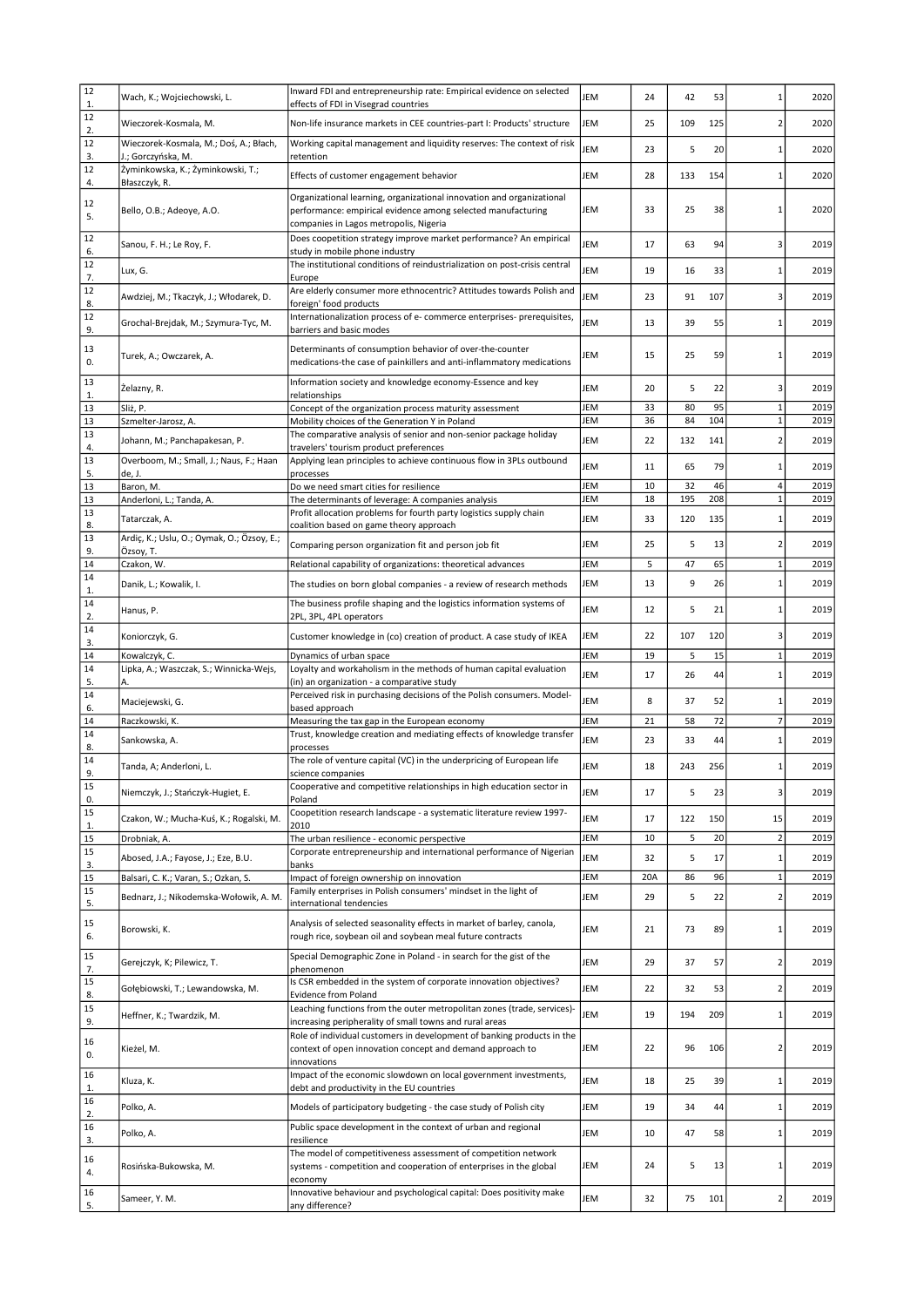| 16             | Sierpińska-Sawicz, A.                                   | Dividend policy of state treasury shareholding companies                                                                               | JEM        | 18           | 225 | 241 | $\overline{2}$           | 2019 |
|----------------|---------------------------------------------------------|----------------------------------------------------------------------------------------------------------------------------------------|------------|--------------|-----|-----|--------------------------|------|
|                |                                                         | The internationalization of the meetings-, incentives-, conventions- and                                                               |            |              |     |     |                          |      |
| 16<br>7.       | Smagina, N.                                             | exhibitions- (MICE) industry: its influences on the actors in the tourism                                                              | JEM        | 27           | 96  | 113 | 3                        | 2019 |
|                |                                                         | business activity                                                                                                                      |            |              |     |     |                          |      |
| 16             | Stańczyk-Hugiet, E.                                     | Strategizing routine revisited: Theoretical roots, determinants, and                                                                   | JEM        | 32           | 102 | 117 | $\overline{2}$           | 2019 |
| 8.             |                                                         | consequences                                                                                                                           |            |              |     |     |                          |      |
| 16             | Stelmaszczyk, M.                                        | Relationship between individual and organizational learning: Mediating                                                                 | JEM        | 26           | 107 | 127 | $\mathbf{1}$             | 2019 |
| 9.             |                                                         | role of team learning                                                                                                                  |            |              |     |     |                          |      |
| 17             | Wach, K.; Wojciechowski, L.                             | Inward FDI and entrepreneurship rate: Empirical evidence on selected                                                                   | JEM        | 24           | 42  | 53  | $\mathbf{1}$             | 2019 |
| 0.<br>17       |                                                         | effects of FDI in Visegrad countries                                                                                                   |            |              |     |     |                          |      |
| 1.             | Wink, R.                                                | Economic resilience as the evolutionary concept for post-industrial<br>regions: The case of Leipzig and Halle                          | JEM        | 10           | 59  | 72  | $\mathbf{1}$             | 2019 |
|                |                                                         |                                                                                                                                        |            |              |     |     |                          |      |
| 17             |                                                         | Organizational learning, organizational innovation and organizational                                                                  |            |              |     |     |                          |      |
| 2.             | Bello, O.B.; Adeoye, A.O.                               | performance: empirical evidence among selected manufacturing                                                                           | JEM        | 33           | 25  | 38  | -1                       | 2019 |
|                |                                                         | companies in Lagos metropolis, Nigeria                                                                                                 |            |              |     |     |                          |      |
| 17             |                                                         |                                                                                                                                        |            |              |     |     |                          |      |
| 3.             | Gorynia, M.; Nowak, J.; Trąpczyński, P.;<br>Wolniak, R. | The Determinants of Location Choice in the Internationanalization                                                                      | JEM        | 14           | 61  | 75  | $\mathbf{1}$             | 2018 |
|                |                                                         | Process of Polish Companies: a Qualitative Study                                                                                       |            |              |     |     |                          |      |
| 17             | Błach, J.; Wieczorek-Kosmala, M.;                       | Innovations in liquidity management - the potential of corporate                                                                       | JEM        | 18           | 209 | 224 | $\overline{\phantom{a}}$ | 2018 |
| 4.             | Gorczyńska, M.; Doś, A.                                 | treasury                                                                                                                               |            |              |     |     |                          |      |
| 17<br>5.       | Awdziej, M.; Tkaczyk, J.; Włodarek, D.                  | Are elderly consumer more ethnocentric? Attitudes towards Polish and<br>foreign' food products                                         | <b>JEM</b> | 23           | 91  | 107 | $\mathbf{1}$             | 2018 |
|                |                                                         |                                                                                                                                        |            |              |     |     |                          |      |
| 17             | Turek, A.; Owczarek, A.                                 | Determinants of consumption behavior of over-the-counter                                                                               | JEM        | 15           | 25  | 59  | 1                        | 2018 |
| 6.             |                                                         | medications-the case of painkillers and anti-inflammatory medications                                                                  |            |              |     |     |                          |      |
|                |                                                         | Minimizing the side effects of the metropolization as a condition for                                                                  |            |              |     |     |                          |      |
| 17             | Pyka, R.                                                | maintenance of transition and resilience in post-industrial                                                                            | JEM        | 10           | 121 | 136 | $\mathbf{1}$             | 2018 |
| 7.             |                                                         | agglomerations                                                                                                                         |            |              |     |     |                          |      |
| 17             | Overboom, M.; Small, J.; Naus, F.; Haan                 | Applying lean principles to achieve continuous flow in 3PLs outbound                                                                   | JEM        | 11           | 65  | 79  | $\mathbf{1}$             | 2018 |
| 8.             | de, J.                                                  | processes                                                                                                                              |            |              |     |     |                          |      |
| 17             | Baron, M.                                               | Do we need smart cities for resilience                                                                                                 | JEM        | 10           | 32  | 46  | 4                        | 2018 |
| $\frac{9}{18}$ | Latusek-Jurczak, D.; Prystupa, K.                       | Collaboration and trust-building in open innovation community                                                                          | JEM        | 17           | 48  | 62  | $\overline{2}$           | 2018 |
| $\frac{1}{8}$  | Brányi, A.; Józsa, L.                                   | The role of social capital in the transdanubian winery networks                                                                        | JEM        | 19           | 78  | 94  | $\mathbf{1}$             | 2018 |
| 18             | Czakon, W.                                              | Relational capability of organizations: theoretical advances                                                                           | JEM        | 5            | 47  | 65  | $\overline{2}$           | 2018 |
|                |                                                         |                                                                                                                                        |            |              |     |     |                          |      |
| 18             | Danik, L.; Lewandowska, M. S.                           | Motives and barriers in the field of cooperation between corporations.                                                                 | JEM        | 14           | 21  | 34  | $\overline{2}$           | 2018 |
| 3.             |                                                         | Research outcomes based on the Polish engineering industry                                                                             |            |              |     |     |                          |      |
| 18             |                                                         |                                                                                                                                        |            |              |     |     |                          |      |
| 4.             | Danik, L.; Kowalik, I.                                  | The studies on born global companies - a review of research methods                                                                    | JEM        | 13           | 9   | 26  | 1                        | 2018 |
| 18             | Frączek, B.; Hintošová, A.; Bačová, M.;                 | Simultaneous use of the financial literacy level and the financial                                                                     |            |              |     |     |                          |      |
| 5.             | Siviček, T.                                             | inclusion degree as a result of financial education efficiency in visegrad                                                             | JEM        | 27           | 5   | 25  | $\overline{2}$           | 2018 |
|                |                                                         | group countries                                                                                                                        |            |              |     |     |                          |      |
| 18             | Grimal, L.; Guerlain, P.                                | Mass customization in apparel industry - implication of consumer as co-                                                                | JEM        | 15           | 105 | 121 | $\overline{2}$           | 2018 |
| 6.             |                                                         | creator                                                                                                                                |            |              |     |     |                          |      |
| 18<br>7.       | Klimas, P.                                              | Multifaceted nature of coopetition inside an aviation supply chain - the<br>case of the aviation valley                                | JEM        | 17           | 96  | 119 | 1                        | 2018 |
| 18             | Lipka, A.; Waszczak, S.; Winnicka-Wejs,                 | Loyalty and workaholism in the methods of human capital evaluation                                                                     |            |              |     |     |                          |      |
| 8.             | А.                                                      | (in) an organization - a comparative study                                                                                             | JEM        | 17           | 26  | 44  | 1                        | 2018 |
| 18             |                                                         | Spatial dependencies in the absorption of funds from Regional                                                                          |            |              |     |     |                          |      |
| 9.             | Modranka, E.                                            | Operational Programmes on NUTS 3 regional level in Poland                                                                              | JEM        | 19           | 108 | 122 | $\mathbf{1}$             | 2018 |
| 19             | Raczkowski, K.                                          | Measuring the tax gap in the European economy                                                                                          | JEM        | 21           | 58  | 72  | $\mathbf{1}$             | 2018 |
| 19             |                                                         | Trust, knowledge creation and mediating effects of knowledge transfer                                                                  |            |              |     |     |                          |      |
| $\mathbf{1}$   | Sankowska, A.                                           | processes                                                                                                                              | JEM        | 23           | 33  | 44  | $\mathbf{1}$             | 2018 |
| 19             | Sanou, F. H.; Le Roy, F.                                | Does coopetition strategy improve market performance? An empirical                                                                     | JEM        | 17           | 63  | 94  | 3                        | 2018 |
| 2.             |                                                         | study in mobile phone industry                                                                                                         |            |              |     |     |                          |      |
| 19             | Trembaczowski, L.                                       | Learning regions as driving forces for urban economic resilience - two                                                                 | JEM        | 10           | 137 | 150 | $\mathbf{1}$             | 2018 |
| 3.             |                                                         | subregional examples of post-industrial city transition                                                                                |            |              |     |     |                          |      |
| 19<br>4.       | Czakon, W.; Mucha-Kuś, K.; Rogalski, M.                 | Coopetition research landscape - a systematic literature review 1997-<br>2010                                                          | JEM        | 17           | 122 | 150 | 11                       | 2018 |
| 19             | Drobniak, A.                                            | The urban resilience - economic perspective                                                                                            | JEM        | 10           | 5   | 20  | $\overline{2}$           | 2018 |
| 19             | Ahmed, S.; Abdullahi, A. M.                             | Leadership and project success in development sector                                                                                   | JEM        | 30           | 5   | 19  | $1\,$                    | 2018 |
| 19             |                                                         | Is CSR embedded in the system of corporate innovation objectives?                                                                      |            |              |     |     |                          |      |
| 7.             | Gołębiowski, T.; Lewandowska, M.                        | <b>Evidence from Poland</b>                                                                                                            | JEM        | 22           | 32  | 53  | $\mathbf{1}$             | 2018 |
| 19             |                                                         | Cluster organization as a pro-internationalization form of cooperation in                                                              |            |              |     |     |                          |      |
| 8.             | Jankowska, B.                                           | the SME sector - a Polish case in the European context                                                                                 | JEM        | 22           | 54  | 74  | $\overline{2}$           | 2018 |
|                |                                                         |                                                                                                                                        |            |              |     |     |                          |      |
| 19             | Jóna, Gy.                                               | Roles of the coopetitive networks in the local business life                                                                           | JEM        | $\mathbf{1}$ | 26  | 41  | $\mathbf{1}$             | 2018 |
| 20             | Kudła, J.                                               | The impact of fiscal instruments on fertility: a synthesis of the economic                                                             | JEM        | 18           | 13  | 24  | $\mathbf{1}$             | 2018 |
| 0.<br>20       |                                                         | theory<br>Corporate culture diagnostics in management control: evidence from                                                           |            |              |     |     |                          |      |
| 1.             | Kutznetsova, S.; Kuzetsov, A.                           | Ukraine                                                                                                                                | JEM        | 27           | 42  | 57  | $\mathbf{1}$             | 2018 |
|                |                                                         |                                                                                                                                        |            |              |     |     |                          |      |
| 20             | Leszczyłowska, A                                        | The relationship between book profit and taxable income from a                                                                         | JEM        | 18           | 91  | 105 | $\mathbf{1}$             | 2018 |
| 2.             |                                                         | research perspective - evidence based on corporations in Poland                                                                        |            |              |     |     |                          |      |
| 20             |                                                         | Polish-Turkish relations in the 19th and 20th centuries: The struggle for                                                              | JEM        | 20A          | 5   | 21  | $\mathbf{1}$             | 2018 |
| 3.             | Mierzwa, J.                                             | independence and modernization                                                                                                         |            |              |     |     |                          |      |
| 20             | Milewska-Osiecka, K                                     | New housing in the municipal land-policy context-Lodz agglomeration                                                                    | JEM        | 19           | 155 | 172 | $\mathbf{1}$             | 2018 |
| 4.             |                                                         | case study                                                                                                                             |            |              |     |     |                          |      |
| 20             | Nagel, K.                                               | Relationships between unemployment and economic growth-the                                                                             | JEM        | 20           | 64  | 79  | $\mathbf{1}$             | 2018 |
| 5.<br>20       |                                                         | review (results) of the theoretical and empirical research<br>Spatial aspects of housing policy transformations in Poland after 1989 - |            |              |     |     |                          |      |
| 6.             | Ogrodowczyk, A.                                         | example from Lodz                                                                                                                      | JEM        | 19           | 137 | 154 | $\mathbf{1}$             | 2018 |
| 20             |                                                         | Relationship between individual and organizational learning: Mediating                                                                 |            |              |     |     |                          |      |
| 7.             | Stelmaszczyk, M.                                        | role of team learning                                                                                                                  | JEM        | 26           | 107 | 127 | $\mathbf{1}$             | 2018 |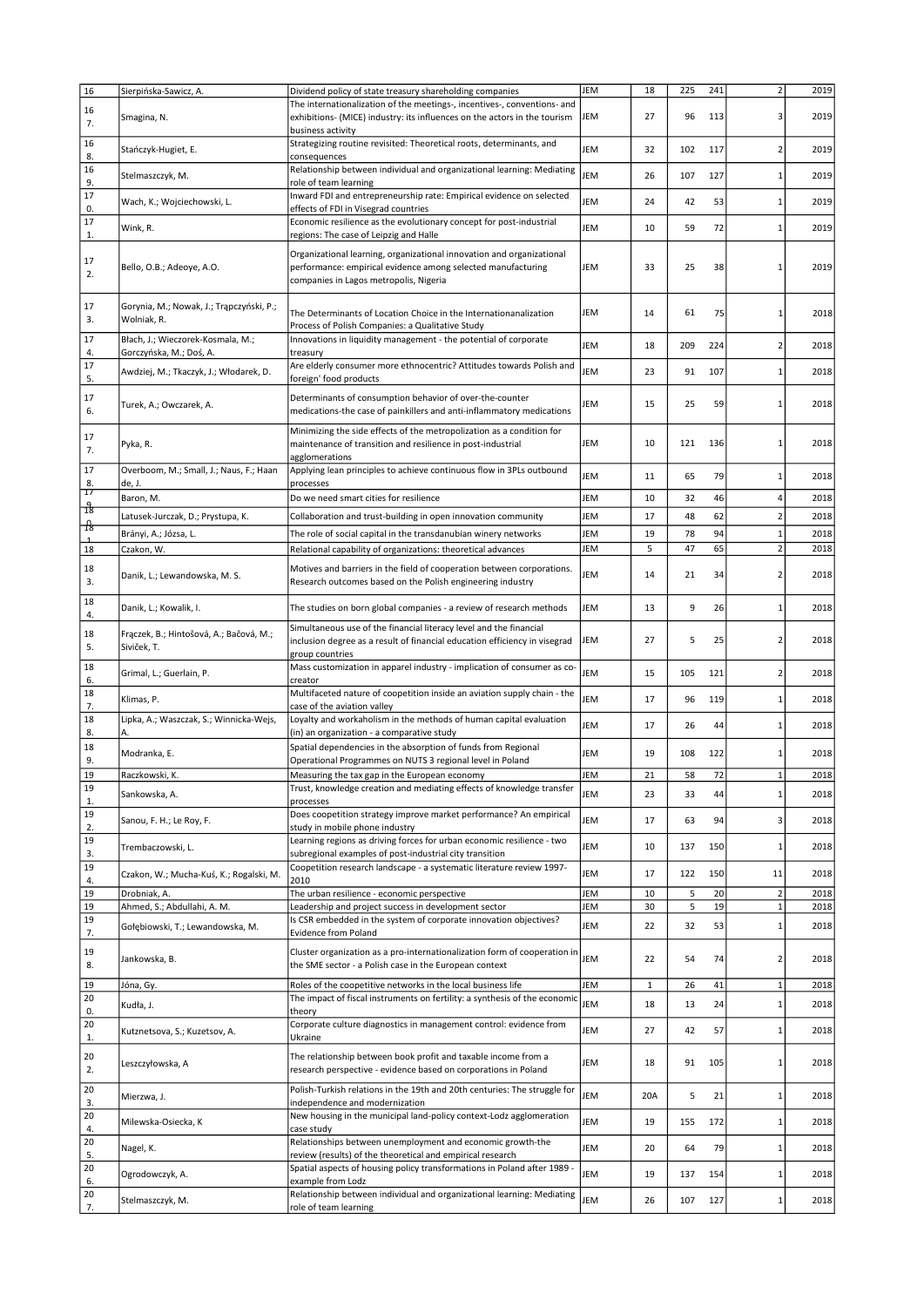| 20                   | Wach, K.; Wojciechowski, L.                                         | Inward FDI and entrepreneurship rate: Empirical evidence on selected                                                                                         | JEM | 24 | 42  | 53  | $\mathbf{1}$             | 2018 |
|----------------------|---------------------------------------------------------------------|--------------------------------------------------------------------------------------------------------------------------------------------------------------|-----|----|-----|-----|--------------------------|------|
| 8.                   |                                                                     | effects of FDI in Visegrad countries                                                                                                                         |     |    |     |     |                          |      |
| 20<br>9.             | Wieczorek-Kosmala, M.; Doś, A.; Błach,<br>J.; Gorczyńska, M.        | Working capital management and liquidity reserves: The context of risk<br>retention                                                                          | JEM | 23 | 5   | 20  | $\mathbf{1}$             | 2018 |
| 21<br>0.             | Wink, R.                                                            | Economic resilience as the evolutionary concept for post-industrial<br>regions: The case of Leipzig and Halle                                                | JEM | 10 | 59  | 72  | $\overline{2}$           | 2018 |
| 21<br>1.             | Gorynia, M.; Nowak, J.; Trapczyński, P.;<br>Wolniak, R.             | The Determinants of Location Choice in the Internationanalization<br>Process of Polish Companies: a Qualitative Study                                        | JEM | 14 | 61  | 75  | $\mathbf{1}$             | 2017 |
| 21                   | Smyczek, S.; Matysiewicz, J.                                        | Financial exclusion as barrier to socio-economic development of the                                                                                          | JEM | 15 | 79  | 104 | $1\,$                    | 2017 |
| 2.<br>21             | Kempny, D.                                                          | <b>Baltic Sea Region</b><br>Synchronous supply network. The conceptual framework                                                                             | JEM | 11 | 17  | 31  | $\mathbf 1$              | 2017 |
| 21                   |                                                                     | Internationalization process of e- commerce enterprises- prerequisites,                                                                                      | JEM |    |     | 55  | $\overline{2}$           |      |
| 4.                   | Grochal-Breidak, M.; Szymura-Tyc, M.                                | barriers and basic modes                                                                                                                                     |     | 13 | 39  |     |                          | 2017 |
| 21<br>5.             | Wiechoczek, J.                                                      | Creating value for customer in business networks of high-tech goods<br>manufacturers                                                                         | JEM | 23 | 76  | 90  | $\mathbf 1$              | 2017 |
| 21<br>6.             | Klosa, E.                                                           | A concept of models for supply chain speculative risk analysis and<br>management                                                                             | JEM | 12 | 45  | 59  | $\mathbf{1}$             | 2017 |
| 21<br>7.             | Grębosz, M.; Otto, J.                                               | International expansion of brands by realization of co-branding strategy JEM                                                                                 |     | 14 | 77  | 87  | $\overline{2}$           | 2017 |
| 21                   | Baron, M.                                                           | Do we need smart cities for resilience                                                                                                                       | JEM | 10 | 32  | 46  | 6                        | 2017 |
| 21<br>9.             | Latusek-Jurczak, D.; Prystupa, K.                                   | Collaboration and trust-building in open innovation community                                                                                                | JEM | 17 | 48  | 62  | $\mathbf{1}$             | 2017 |
| 22<br>0.             | Bratnicki, M.; Kulikowska-Mrożek, M.;<br>Zbierowski, P.; Marzec, I. | Empowerment and entrepreneurship, conceptual issues and empirical<br>tests                                                                                   | JEM | 3  | 35  | 54  | $\mathbf{1}$             | 2017 |
| 22<br>1.             | Braun, F.                                                           | Online dispute resolution. Answer to consumer complaints about e-<br>commerce transactions in both a national and a European context                         | JEM | 9  | 87  | 96  | $\mathbf{1}$             | 2017 |
| 22                   | Czakon, W.                                                          | Relational capability of organizations: theoretical advances                                                                                                 | JEM | 5  | 47  | 65  | $\overline{2}$           | 2017 |
| 22<br>3.             | Danik, L.; Kowalik, I.                                              | The studies on born global companies - a review of research methods                                                                                          | JEM | 13 | 9   | 26  | $\overline{2}$           | 2017 |
| 22<br>4.             | Fraczek, B.                                                         | Main purposes and challenges in the financial education of financial<br>consumers in the world                                                               | JEM | 16 | 27  | 43  | $\mathbf{1}$             | 2017 |
| 22<br>5.             | Grimal, L.; Guerlain, P.                                            | Mass customization in apparel industry - implication of consumer as co-<br>creator                                                                           | JEM | 15 | 105 | 121 | $\overline{\phantom{a}}$ | 2017 |
| 22<br>6.             | Hanus, P.                                                           | The business profile shaping and the logistics information systems of<br>2PL, 3PL, 4PL operators                                                             | JEM | 12 | 5   | 21  | $\mathbf{1}$             | 2017 |
| 22<br>7.             | Klimas, P.                                                          | Multifaceted nature of coopetition inside an aviation supply chain - the<br>case of the aviation valley                                                      | JEM | 17 | 96  | 119 | $\mathbf{1}$             | 2017 |
| 22<br>8.             | Klimontowicz, M.                                                    | Customer-centricity evolution as a foundation of bank's competitive<br>strategy                                                                              | JEM | 16 | 45  | 59  | $\mathbf{1}$             | 2017 |
| 22<br>9.             | Koniorczyk, G.                                                      | Customer knowledge in (co) creation of product. A case study of IKEA                                                                                         | JEM | 22 | 107 | 120 | 1                        | 2017 |
| 23<br>0.             | Modranka, E.                                                        | Spatial dependencies in the absorption of funds from Regional<br>Operational Programmes on NUTS 3 regional level in Poland                                   | JEM | 19 | 108 | 122 | $\mathbf{1}$             | 2017 |
| 23<br>1.             | Ostoj, I.                                                           | Labor market efficiency as one of the pillars of the global<br>competitiveness of an economy-conclusions for the labor market<br>regimes of the EU countries | JEM | 20 | 80  | 91  | $\mathbf{1}$             | 2017 |
| 23<br>2.             | Piórkowska, K.                                                      | Ontological, epistemological and methodological taxonomy of creativity<br>phenomenon research-call for path forward                                          | JEM | 25 | 97  | 97  | $\mathbf{1}$             | 2017 |
| 23                   | Raczkowski, K.                                                      | Measuring the tax gap in the European economy                                                                                                                | JEM | 21 | 58  | 72  | $\mathbf{1}$             | 2017 |
| 23<br>4.             | Sanou, F. H.; Le Roy, F.                                            | Does coopetition strategy improve market performance? An empirical<br>study in mobile phone industry                                                         | JEM | 17 | 63  | 94  | $\mathbf{1}$             | 2017 |
| 23<br>5.             | Zowada, K.                                                          | Business cooperation of logistics companies with small and medium<br>enterprises - research report                                                           | JEM | 12 | 111 | 120 | $\mathbf{1}$             | 2017 |
| 23<br>6.             | Czakon, W.; Mucha-Kuś, K.; Rogalski, M.                             | Coopetition research landscape - a systematic literature review 1997-<br>2010                                                                                | JEM | 17 | 122 | 150 | 9                        | 2017 |
| 23<br>$\overline{z}$ | Drobniak, A.                                                        | The urban resilience - economic perspective                                                                                                                  | JEM | 10 | 5   | 20  | 3                        | 2017 |
| 23<br>8.             | Borowski, K.                                                        | Analysis of selected seasonality effects in market of barley, canola,<br>rough rice, soybean oil and soybean meal future contracts                           | JEM | 21 | 73  | 89  | $\mathbf{1}$             | 2017 |
| 23<br>9.             | Brányi, A.; Józsa, L.                                               | Power of companies in supply chains and their effect on network<br>development                                                                               | JEM | 19 | 221 | 239 | $\mathbf{1}$             | 2017 |
| 24<br>0.             | Jankowska, B.                                                       | Cluster organization as a pro-internationalization form of cooperation in<br>the SME sector - a Polish case in the European context                          | JEM | 22 | 54  | 74  | $\overline{2}$           | 2017 |
| 24<br>1.             | Lux, G.                                                             | The institutional conditions of reindustrialization on post-crisis central<br>Europe                                                                         | JEM | 19 | 16  | 33  | $\mathbf{1}$             | 2017 |
| 24<br>2.             | Rupik, K                                                            | Business models of Polish clothing companies in their expansion into<br>the CEE markets.                                                                     | JEM | 6  | 113 | 139 | $\mathbf{1}$             | 2017 |
| 24                   | Sierpińska-Sawicz, A.                                               | Dividend policy of state treasury shareholding companies                                                                                                     | JEM | 18 | 225 | 241 | $\mathbf{1}$             | 2017 |
| 24<br>4.             | Soniewicki, M.; Wawrowski, L.                                       | The use of external knowledge sources by Polish private and state<br>owned enterprises in theinternationalization process                                    | JEM | 22 | 75  | 95  | $\mathbf{1}$             | 2017 |
| 24<br>5.             | Stelmaszczyk, M.                                                    | Relationship between individual and organizational learning: Mediating<br>role of team learning                                                              | JEM | 26 | 107 | 127 | $\mathbf{1}$             | 2017 |
| 24<br>6.             | Wach, K.; Wojciechowski, L.                                         | Inward FDI and entrepreneurship rate: Empirical evidence on selected<br>effects of FDI in Visegrad countries                                                 | JEM | 24 | 42  | 53  | $\overline{2}$           | 2017 |
| 24<br>7.             | Wieczorek-Kosmala, M.                                               | Non-life insurance markets in CEE countries-part I: Products' structure                                                                                      | JEM | 25 | 109 | 125 | $\mathbf{1}$             | 2017 |
| 24<br>8.             | Gorynia, M.; Nowak, J.; Trąpczyński, P.;<br>Wolniak, R.             | The Determinants of Location Choice in the Internationanalization<br>Process of Polish Companies: a Qualitative Study                                        | JEM | 14 | 61  | 75  | 1                        | 2016 |
| 24<br>9.             | Błach, J.; Wieczorek-Kosmala, M.;<br>Gorczyńska, M.; Doś, A.        | Innovations in liquidity management - the potential of corporate<br>treasury                                                                                 | JEM | 18 | 209 | 224 | $1\,$                    | 2016 |
|                      |                                                                     |                                                                                                                                                              |     |    |     |     |                          |      |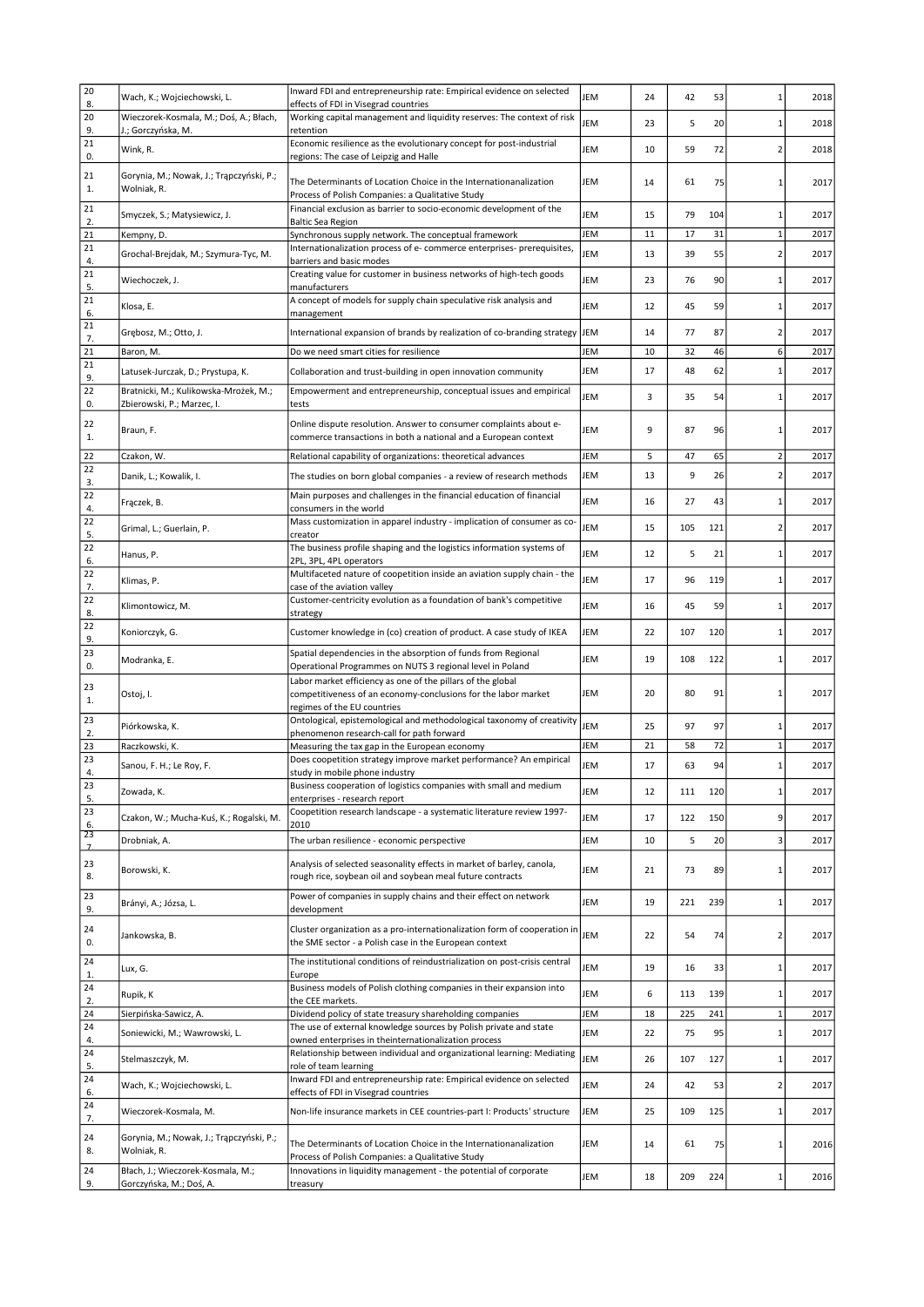| 25<br>0.             | Pfohl, H.C., Ehrenhöfer M., Zuber Ch.            | Dynamic and seamless integration of production, logistics, and<br>traffic/transport (Dynamo PLV) - challenges of an interdisciplinary<br>research project                                                         | JEM        | 11       | 81       | 95        |                                | 2016         |
|----------------------|--------------------------------------------------|-------------------------------------------------------------------------------------------------------------------------------------------------------------------------------------------------------------------|------------|----------|----------|-----------|--------------------------------|--------------|
| 25<br>1.             | Żelazny, R.                                      | Information society and knowledge economy-Essence and key<br>relationships                                                                                                                                        | JEM        | 20       | 5        | 22        |                                | 2016         |
| 25<br>2.             | Grębosz, M.; Otto, J.                            | International expansion of brands by realization of co-branding strategy                                                                                                                                          | JEM        | 14       | 77       | 87        | -1                             | 2016         |
| 25                   | Baron, M.                                        | Do we need smart cities for resilience                                                                                                                                                                            | JEM        | 10       | 32       | 46        | 3                              | 2016         |
| $\frac{3}{25}$       | Latusek-Jurczak, D.; Prystupa, K.                | Collaboration and trust-building in open innovation community                                                                                                                                                     | JEM        | 17       | 48       | 62        | $\overline{\phantom{a}}$       | 2016         |
| 25                   | Brányi, A.; Józsa, L.                            | The role of social capital in the transdanubian winery networks                                                                                                                                                   | JEM        | 19       | 78       | 94        |                                | 2016         |
| 5                    |                                                  |                                                                                                                                                                                                                   |            |          |          |           |                                |              |
| 25<br>6.             | Danik, L.; Lewandowska, M. S.                    | Motives and barriers in the field of cooperation between corporations.<br>Research outcomes based on the Polish engineering industry                                                                              | JEM        | 14       | 21       | 34        |                                | 2016         |
| 25<br>7.             | Danik, L.; Kowalik, I.                           | The studies on born global companies - a review of research methods                                                                                                                                               | JEM        | 13       | 9        | 26        |                                | 2016         |
| 25<br>8.             | Jarosiński, M.                                   | Contemporary models of Polish firms' internationalization - literature<br>and research review                                                                                                                     | JEM        | 13       | 57       | 65        | -1                             | 2016         |
| 25<br>$\frac{9}{26}$ | Kasperek, M.                                     | Operation model of a 4PL provider                                                                                                                                                                                 | JEM        | 12       | 23       | 44        | $\mathbf{1}$                   | 2016         |
| $\Omega$             | Kozłowska-Makoś, D.                              | Transfer pricing optimization in complex capital structures                                                                                                                                                       | JEM        | 18       | 73       | 89        | $\mathbf{1}$                   | 2016         |
| 26                   | Lisiecka, K.; Papaj, T.                          | Good governance in the Polish public administration                                                                                                                                                               | JEM        | 4        | 87       | 97        | $\mathbf{1}$                   | 2016         |
| 26<br>2.             | Paradowska, M.; Platje, J                        | European sustainable urban development policy in the light of priorities<br>of the Europe 2020 strategy                                                                                                           | JEM        | 19       | 95       | 107       | $\mathbf{1}$                   | 2016         |
| 26<br>3.             | Sanou, F. H.; Le Roy, F.                         | Does coopetition strategy improve market performance? An empirical<br>study in mobile phone industry                                                                                                              | JEM        | 17       | 63       | 94        | 1                              | 2016         |
| 26<br>4.             | Szymura-Tyc, M.                                  | The role of marketing intellectual capital in creating competitive<br>advantage in the international market - theoretical assumptions and<br>empirical evidence of Polish firms competing in the European markets | JEM        | 6        | 161      | 186       |                                | 2016         |
| 26<br>5.             | Czakon, W.; Mucha-Kuś, K.; Rogalski, M.          | Coopetition research landscape - a systematic literature review 1997-<br>2010                                                                                                                                     | JEM        | 17       | 122      | 150       | 9                              | 2016         |
| 26                   | Linhart, Z.; Linhartova, L.                      | Responses of Czech consumers towards SMS advertising                                                                                                                                                              | JEM        | 9        | 61       | 68        | $\mathbf{1}$                   | 2016         |
| 26                   | Czech, A.                                        | Adamiecki's metaphors of organization                                                                                                                                                                             | JEM        | 4        | 5        | 14        | $\mathbf{1}$                   | 2016         |
| 26<br>26             | Sierpińska-Sawicz, A.                            | Dividend policy of state treasury shareholding companies<br>Institutional perspective of urban and regional economics: selected                                                                                   | JEM        | 18       | 225      | 241       | $\mathbf{1}$                   | 2016         |
| 9.                   | Sokołowicz, M.E.                                 | areas of empirical application                                                                                                                                                                                    | JEM        | 19       | 45       | 62        | 1                              | 2016         |
| 27<br>0.             | Sołtys, J.                                       | Typology of towns in the peripheries of Polish coastal regions:<br>conclusions for urban policy                                                                                                                   | JEM        | 19       | 181      | 193       |                                | 2016         |
| 27                   | Sucháček, J.                                     | On the emergence of resilience and adaptability: An evolutionary                                                                                                                                                  | JEM        | 10       | 21       | 30        | 1                              | 2016         |
| 1.                   |                                                  | perspective<br>An identification of the 'rippling effect' in the transmission of                                                                                                                                  |            |          |          |           |                                |              |
| 27<br>2.             | Swierczek, A.                                    | disruptions in supply chains. The dilemmas of theoretical study and<br>empirical research                                                                                                                         | JEM        | 12       | 83       | 96        |                                | 2016         |
| 27<br>3.             | Szołno-Koguc, J.; Twarowska, M.                  | Taxation of the Financial Sector in the European Union - An Attempt to<br>Find the Best Solution                                                                                                                  | JEM        | 18       | 179      | 191       | 1                              | 2016         |
| 27<br>4.             | Szymura-Tyc, M.                                  | Innovativeness and internationalisation of the Polish economy - the<br>transition process perspective                                                                                                             | JEM        | 21       | 5        | 20        | 3                              | 2016         |
| 27<br>5.             | Poreisz, V.                                      | Development differences between Central and Eastern European<br>regions by country borders                                                                                                                        | JEM        | 19       | 123      | 136       | 2                              | 2016         |
| 27<br>6.             | Danik, L.; Kowalik, I.                           | The studies on born global companies - a review of research methods                                                                                                                                               | JEM        | 13       | 9        | 26        |                                | 2015         |
| 27<br>7.             | Grochal-Brejdak, M.; Szymura-Tyc, M.             | Internationalization process of e- commerce enterprises- prerequisites,<br>barriers and basic modes                                                                                                               | <b>EM</b>  | 13       | 39       | 55        |                                | 2015         |
| 27<br>8.             | Turek, A.; Owczarek, A.                          | Determinants of consumption behavior of over-the-counter<br>medications-the case of painkillers and anti-inflammatory medications                                                                                 | JEM        | 15       | 25       | 59        | $\mathbf{1}$                   | 2015         |
| 27<br>9.             | Żelazny, R.                                      | Information society and knowledge economy-Essence and key                                                                                                                                                         | JEM        | 20       | 5        | 22        | $\mathbf{1}$                   | 2015         |
| 28                   | Grebosz, M.; Otto, J.                            | relationships<br>International expansion of brands by realization of co-branding strategy                                                                                                                         | <b>JEM</b> | 14       | 77       | 87        | $\mathbf{1}$                   | 2015         |
| 0.<br>28             | Baron, M.                                        | Do we need smart cities for resilience                                                                                                                                                                            | JEM        | 10       | 32       | 46        | $\mathbf{1}$                   | 2015         |
| 28                   |                                                  | Marketing in the activities of logistics service providers-selected direct                                                                                                                                        |            |          |          |           |                                |              |
| 2.<br>28             | Świtała, M.<br>Latusek-Jurczak, D.; Prystupa, K. | survey results<br>Collaboration and trust-building in open innovation community                                                                                                                                   | JEM<br>JEM | 12<br>17 | 97<br>48 | 110<br>62 | $\mathbf{1}$<br>$\overline{2}$ | 2015<br>2015 |
| $\overline{3}$<br>28 |                                                  | Comparative analysis of chosen development aspects in selected                                                                                                                                                    |            |          |          |           |                                |              |
| 4.                   | Adamovsky, J.; Holesińska, L.                    | central and Western European regions                                                                                                                                                                              | JEM        | 10       | 152      | 163       | $\mathbf{1}$                   | 2015         |
| 28                   | Anderloni, L.; Tanda, A.                         | The determinants of leverage: A companies analysis                                                                                                                                                                | JEM        | 18       | 195      | 208       | $\overline{2}$                 | 2015         |
| 28<br>6.             | Babińska, D.                                     | The role of knowledge in the internationalization process of firms - a<br>review of selected research literature                                                                                                  | JEM        | 14       | 9        | 20        | $\mathbf{1}$                   | 2015         |
| 28<br>7.             | Danik, L.; Lewandowska, M. S.                    | Motives and barriers in the field of cooperation between corporations.<br>Research outcomes based on the Polish engineering industry                                                                              | JEM        | 14       | 21       | 34        | $\overline{\phantom{a}}$       | 2015         |
| 28<br>8.             | Gorynia, M; Mroczek, K.                          | Institutional context and transaction costs in entry mode choice                                                                                                                                                  | JEM        | 14       | 51       | 59        | $1\,$                          | 2015         |
| 28<br>9.             | Hanus, P.                                        | The business profile shaping and the logistics information systems of<br>2PL, 3PL, 4PL operators                                                                                                                  | JEM        | 12       | 5        | 21        | 1                              | 2015         |
| 29<br>0.             | Klimontowicz, M.                                 | Customer-centricity evolution as a foundation of bank's competitive<br>strategy                                                                                                                                   | JEM        | 16       | 45       | 59        | $\mathbf{1}$                   | 2015         |
| 29                   | Mikoláš, Z.; Franek, J.                          | Dynamics of productive system development                                                                                                                                                                         | JEM        | 7        | 39       | 49        | $\mathbf{1}$                   | 2015         |
| 29                   | Stiller, W.                                      | How to tax partnerships limited by shares                                                                                                                                                                         | JEM        | 18       | 107      | 120       | $\mathbf{1}$                   | 2015         |
| 29<br>3.             | Niemczyk, J.; Stańczyk-Hugiet, E.                | Cooperative and competitive relationships in high education sector in<br>Poland                                                                                                                                   | JEM        | 17       | 5        | 23        | $1\,$                          | 2015         |
| 29<br>4.             | Czakon, W.; Mucha-Kuś, K.; Rogalski, M.          | Coopetition research landscape - a systematic literature review 1997-<br>2010                                                                                                                                     | JEM        | 17       | 122      | 150       | 1                              | 2015         |
| 29                   | Drobniak, A.                                     | The urban resilience - economic perspective                                                                                                                                                                       | JEM        | 10       | 5        | 20        | $\mathbf 1$                    | 2015         |